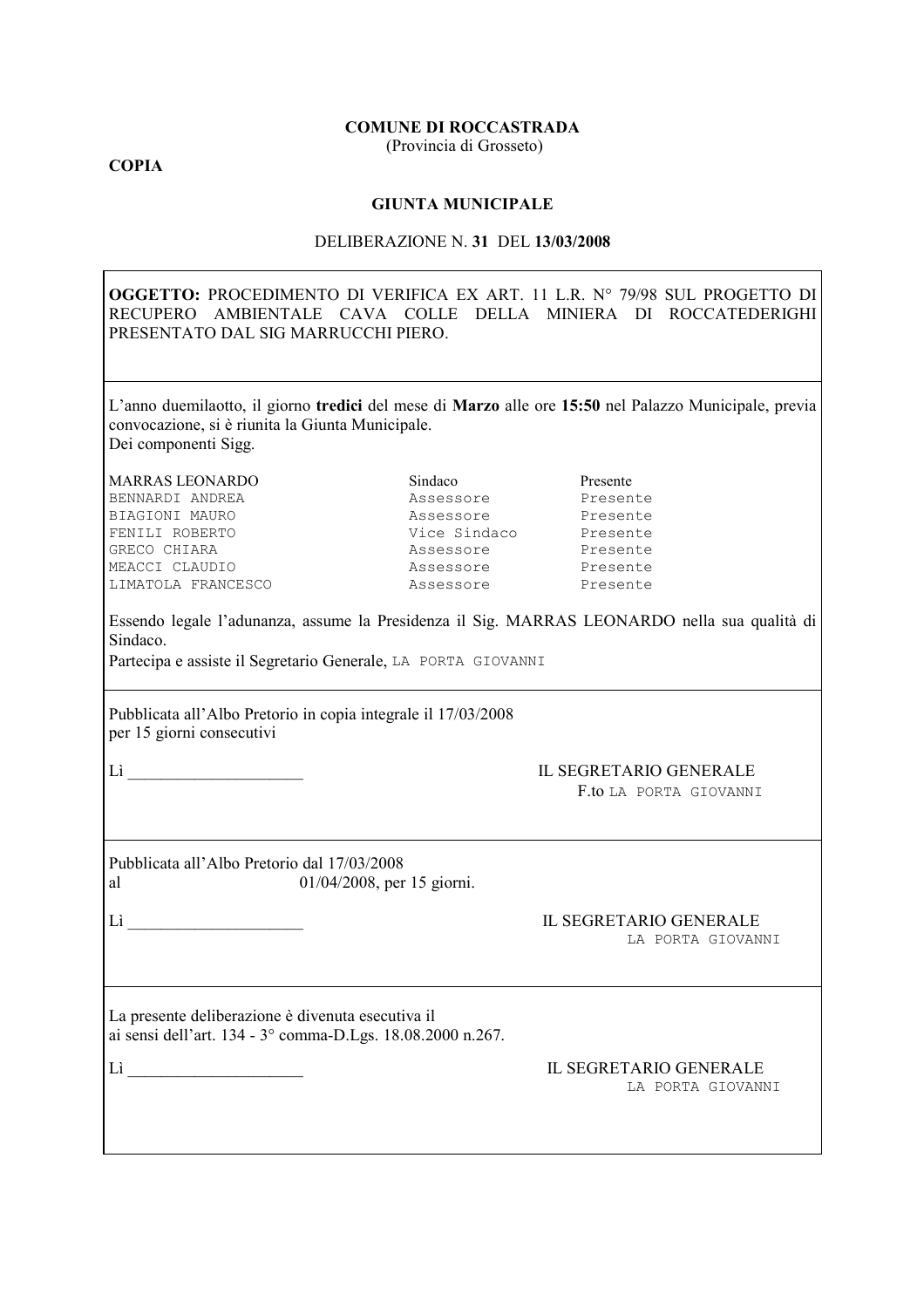## **LA GIUNTA COMUNALE**

VISTA l'istanza evidenziata in oggetto avanzata dal Sig. Marrucchi Piero nato a Firenze in data 28.08.1940 CF MRR PRI 40M28 D612Q;

CONSIDERATO che il procedimento in esame è iniziato il 07.08.06 interrotto il 05.09.06 e ripreso in via definitiva dopo le integrazioni presentate in data 08.11.07;

VISTA la nota della Soprintendenza per i Beni Architettonici e per il Paesaggio per le province di Siena e Grosseto nº 16814 del 17.12.07 (allegata al presente atto);

**PRESO ATTO** del verbale conclusivo del nucleo di valutazione d'impatto ambientale istituito con DGM N. 18 DEL 18/02/2004, il quale concludendo la propria istruttoria interdisciplinare ha emesso il seguente parere:

Il progetto si configura come uno strumento avente come obiettivo il ripristino una area degradata interessata in passato da un'attività estrattiva, esso PRESENTA IMPATTI CRITICI CONOSCIUTI E MITIGABILI, il progetto può, quindi, proseguire nella progettazione definitiva tenendo conto delle seguenti prescrizioni:

si rende necessaria una impostazione progettuale che affronti maggiormente il ripristino ambientale dell'area che ad oggi si presenta degradata,

la Commissione ritiene che ci sia la necessità di una progettazione definitiva che si basi su criteri di maggior tutela della parte boscata presente a monte, con l'ipotesi di un restringimento del suo interessamento:

nella progettazione definitiva dovrà essere caratterizzata e documentata maggiormente la parte di ripristino ambientale così come previsto dal iter autorizzatorio specifico per il progetto presentato;

la progettazione definitiva dovrà essere calibrata al fine di consentire un'escavazione massima di circa 8.000 (ottomila) m3 annui di materiale commerciabile:

prima di procedere nella progettazione definitiva dovranno essere effettuate analisi chimiche da laboratorio specializzato del materiale presente in sito per verificare il rispetto dei valori limite di concentrazione di cui all'allegato 5 al Titolo V della parte IV del D. Lgs 152/06 Tabella 1 colonna A, nonchè la compatibilità del materiale con i possibili siti di destinazione

l'area risulta soggetta a vincolo idrogeologico (tav.2 di P.s). di cui al r.d. 3267/23 e pertanto la fattibilità dell'intervento dovrà essere riferita alla LRT 39/00 come modificata dalla LRT/05s.m.i." tutte le aree boscate sono soggette a vincolo paesaggistico e idrogeologico" e dpgrt 48/R dell'08.08.2003 e regolamento del vincolo idrogeologico comunale (Regolamento per la disciplina dell'organizzazione e lo svolgimento delle funzioni del comune di roccastrada. LRT  $39/2000$  "legge forestale della toscana", art.  $40$ " del. c.c. n. 13 del 31.03.2004). In particolare per quanto riguarda il vincolo idrogeologico si rappresenta che:

Aree boscate: La progettazione del recupero dovrà svilupparsi in modo tale da limitare il più possibile il coinvolgimento delle aree boscate; in ogni caso la documentazione dovrà identificare con precisione i rapporti fra gli interventi di recupero proposti e le suddette aree, specificando la superficie e la qualità del complesso forestale interessato dall'eventuale trasformazione.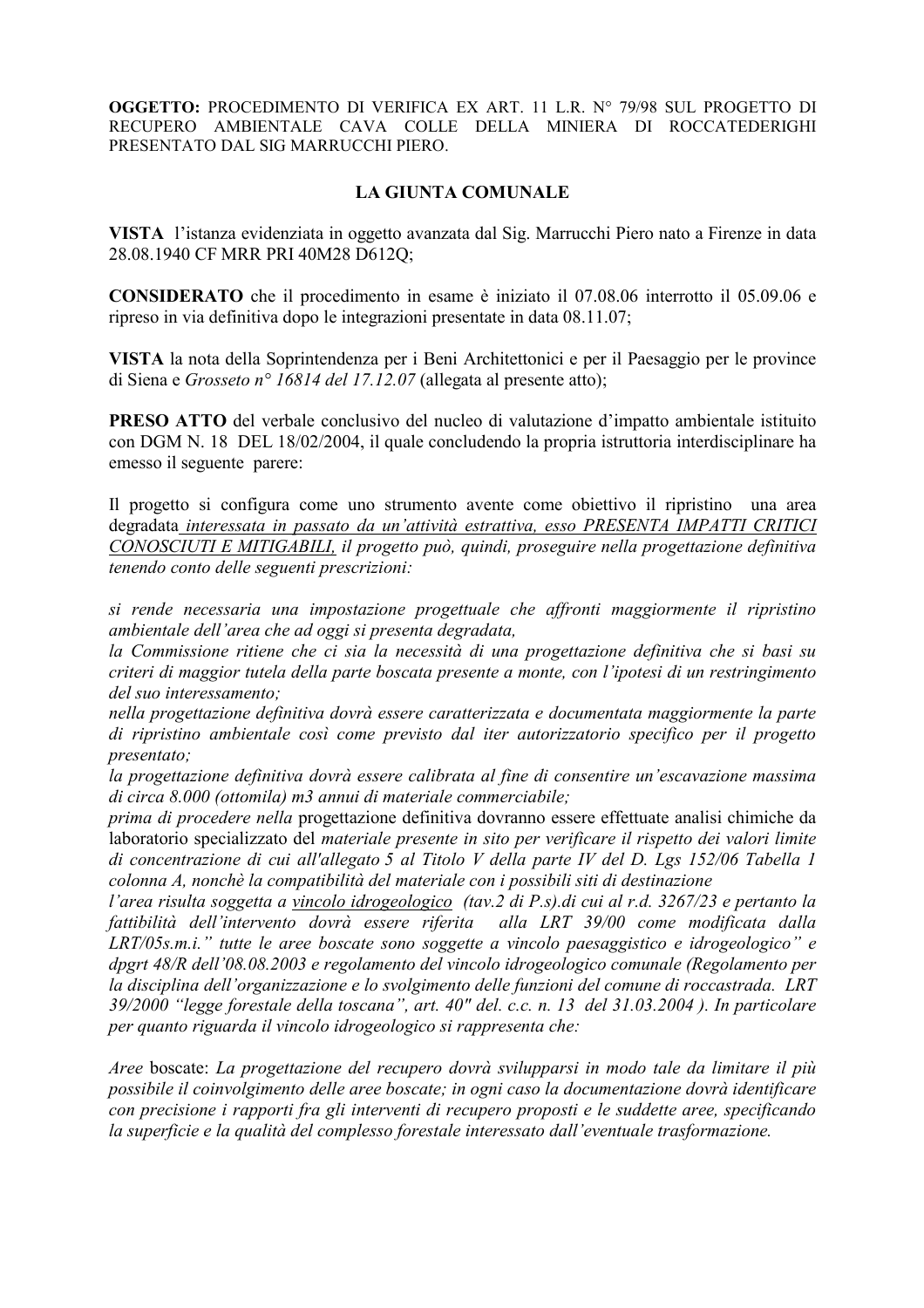Inoltre qualora la trasformazione interessasse una superficie boscata superiore a 2000 m<sup>2</sup> dovrà essere predisposto un progetto di rimboschimento compensativo o previsto il pagamento dell'aliquota corrispondente, il tutto come definito dall'art. 81 del D.P.G.R. 48/R del 8 agosto  $2003$ 

Rispetto dei concetti di "recupero morfologico ambientale": La progettazione del recupero dovrà svilupparsi sulla base dei criteri di ripristino ambientale, concentrando gli interventi nelle aree in cui il degrado indotto dalla precedente attività estrattiva è maggiore e limitando il più possibile il coinvolgimento di settori non interessati dall'escavazione e di quelli già naturalmente recuperati.

Campagna geognostica: La progettazione dovrà essere supportata da un adeguata campagna di prove e ricerche geognostiche in grado di definire con precisione gli spessori delle formazioni interessate dagli interventi, le stratigrafie, la modellazione idrogeologica e la parametrizzazione fisico - meccanica dei litotipi coinvolti.

Verifiche di stabilità: Dovranno far parte della progettazione le verifiche analitiche della condizione di stabilità del sito condotte lungo le sezioni considerate a maggiore criticità secondo i metodi di calcolo più rappresentativi per il contesto rilevato, utilizzando i parametri geotecnici ricavati dalla campagna d'indagine, tenendo conto dell'eventuale presenza di falde sotterranee, di sovraccarichi e della condizione sismica del comune di appartenenza. Le verifiche dovranno analizzare le condizioni generali dei versanti nel pre - operam e nel post – operam, oltre alle diverse configurazioni previste per i gradoni.

Regimazioni idrauliche: Le opere di sistemazione idrologica - idraulica del sito, da prevedersi sia per le varie fasi di recupero/coltivazione che per la configurazione definitiva, dovranno essere progettate sulla base di valutazioni analitiche condotte a partire dall'identificazione del contesto climatico di appartenenza.

il progetto di coltivazione definitivo dovrà essere conforme alla seguente pianificazione:

Piano Srutturale di cui alla DCC n .38 del 08.07.00 e s.m.i: Subsistema ambientale A1 - Valle del Farma-Unità di paesaggio R4 (R4.1) - R1 (R1.4)-A.R.P.A. N.7 - N.10. Il Piano Strutturale individua in quella zona un invariante strutturale tra le "emergenze orografiche e i punti panoramici" (art. 7 Tav. 14E e art. 16).

Regolamento Urbanistico di cui alla D.C.C.39 del 28.6.02 s.m.i.occorre che siano rispettati i principi della Norma di RU (Variante allo S.U.G. in applicazione al P.R.A.E. - Loc. Colle alla Miniera Del. C.C. 03 del 01.03.2003) per la zona a prevalente funzione agricola in Sub-sistema Al: è necessaria la compatibilità con le NTA geologiche e riferimenti alla classe fattibilità geologica normative in quanto l'area in parte ricade in pericolosità Classe E e B della carta della fattibilità del Regolamento Urbanistico.

La Comunità Montana delle Colline Metallifere ha rilasciato il seguente parere assunto come parte integrante del presente atto: "Nella nota di presentazione della documentazione integrativa prodotta il richiedente dichiara che con l'elaborato n.  $5$  – relazione paesaggistica – "si chiariscono e si integrano le mancanze ed inadeguatezze elencate nei punti ..... 2.11, 2.12" cioè anche quelle relative alla trasformazione del bosco e relativo rimboschimento compensativo. A tale proposito si evidenzia come gli elaborati presentati non adempiano affatto alle disposizioni della LR 39/00 e relativo regolamento. Si ribadisce pertanto che in occasione della presentazione del progetto definitivo siano quantificate in termini di superficie e cartografate le aree boscate sottoposte a trasformazione e siano descritte e progettate le azioni di compensazione che si intendono mettere in atto (monetizzazione e/o rimboschimento compensativo)."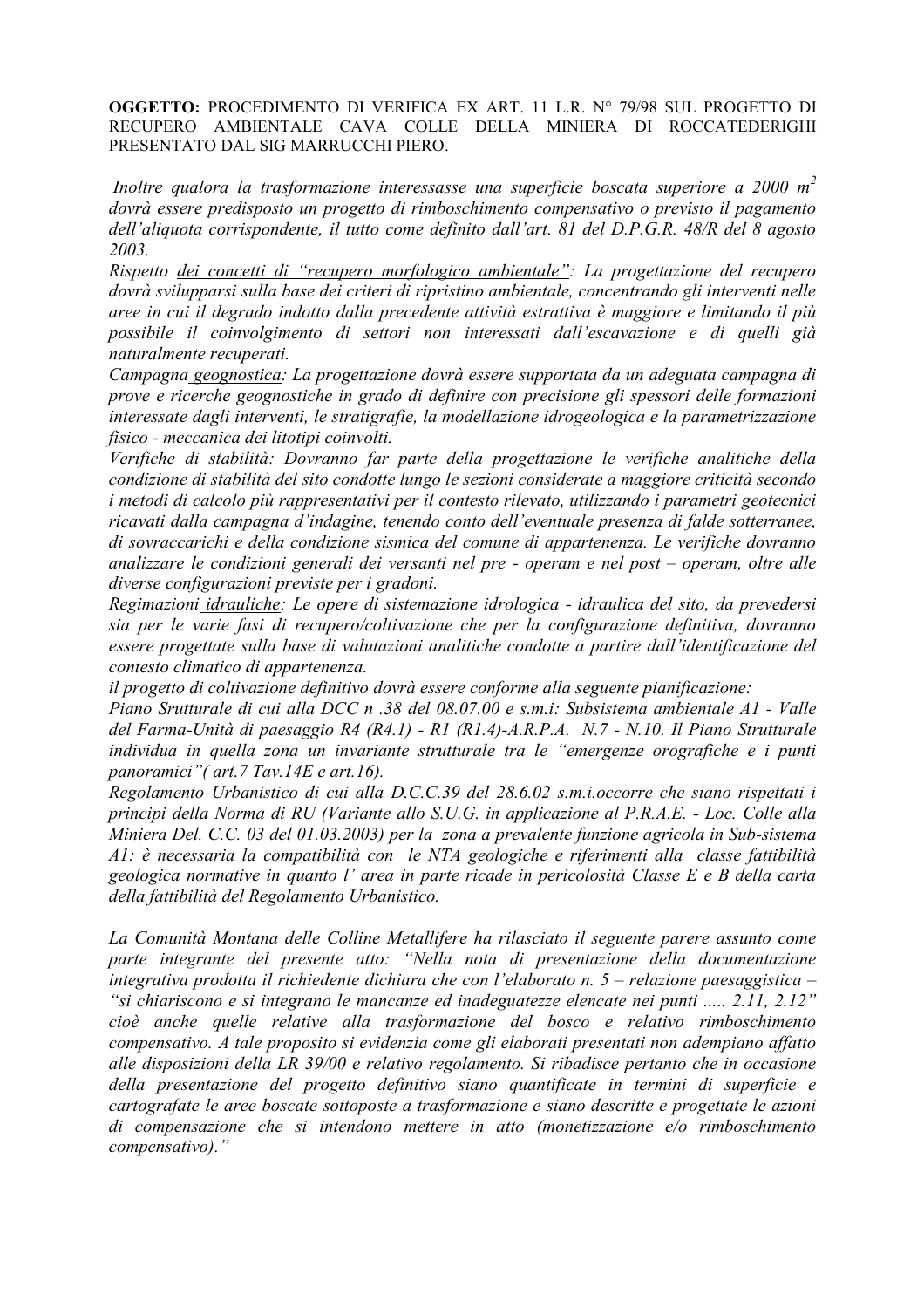- per quanto riguarda gli aspetti ambientali sulla gestione risorse idriche, gestione rifiuti ecc, la relazione dovrà approfondire le tematiche in questione ai sensi del DLGS 3 aprile 2006, n. 152 "Norme in materia ambientale" e s.m.i.:

Infine il nucleo di valutazione d'impatto ambientale ha evidenziato che il progetto di coltivazione definitivo dovrà essere ridefinito rispetto al progetto preliminare presentato che presenta i seguenti aspetti critici:

con l'asportazione di circa 47.000 mc di materiale disaprino, la prefissata volontà risistematoria non viene sufficientemente perseguita come priorità ma risulta incompleta, e a detta del progettista (cfr. Relazione Tecnica par. 4.2 Criteri di base di progetto) "...non è di totale soddisfazione...".

Infatti, lo stato finale del progetto preliminare prefigura sia il mantenimento di una originaria scarpata, per un'altezza di 20.00 m da quota 630.0 a quota 650.0 m slm, che il mantenimento tal quale di aree precedentemente manomesse, come quelle che sono localizzate nella porzione inferiore dell'ex area estrattiva in prossimità dell'accesso di valle.

Inoltre, anche la sistemazione finale mediante gradonatura, con pedate orizzontali molto estese (8.00 m), sicuramente non favorisce un corretto reinserimento ambientale dell'area.

Un elemento importante da sottolineare è il bilancio tra l'estensione attuale dell'area degradata costituita dal fronte della ex cava e la superficie interessata dal movimento terra previsto in progetto per il suo recupero ambientale. Dalla cartografia dello stato attuale si nota che il ciglio dell'ex fronte di cava raggiunge la massima altezza a circa 665.0 m slm nella porzione centrale dell'area elevandosi dalla quota inferiore 621.4 m slm. Ma il recupero di questo vecchio fronte di cava si limita al tratto superiore, oltre la quota di 650.0 m slm, con asportazione di terreno e al tratto inferiore, sino alla quota di 630.0 m slm, con riporto di materiale.

La sistemazione di soli circa 20.0 m di scarpata, su oltre 40.0 m di sviluppo totale, avviene con l'utilizzo di una sproporzionata superficie di terreno, in parte anche boscato, impegnando il versante sino alla quota sommitale di 675.0 m slm, con una superficie scavata sensibilmente maggiore della superficie degradata da recuperare. Nella Relazione Tecnica si afferma che l'area di variante ammonta a 3.2 ha rispetto a 0.9 ha della ex cava.

La spiegazione per questa scelta progettuale può essere ricercata nell'intenzione di privilegiare l'attività estrattiva alle finalità di ripristino. Significativo è il punto 5.2 della Relazione tecnicodescrittiva ai sensi della L.R. 79/98 art. 11 comma 2 punti a), b), c) e d) in cui, nonostante l'oggetto della progettazione sia il recupero ambientale dell'area, si afferma, parlando di alternative ipotizzabili, che queste non ci siano, data la mancanza nel territorio comunale di Roccastrada di siti di cava con analoghe caratteristiche litologiche.

Nella progettazione definitiva, infine, tenersi conto di tutte le osservazioni rilevate dall'Az. USL  $n^{\circ}$  9 con nota del 01.09.06.

VISTO il Piano Strutturale ai sensi della L.R. 5/95 e succ. modifiche, approvato in via definitiva con deliberazioni del C.C. n.38 Del 08/07/2000 e Del C.C. n.47 del 15/09/2004:

VISTO il Regolamento Urbanistico Comunale approvato con Del. C.C. n.39 del 28.06.2002;

VISTE le successive varianti al Regolamento Urbanistico approvate con deliberazioni del C.C.n.77 del 28/10/2004, Del C.C.n. 49 del 15/09/2004, Del C.C.n.51 del 15/09/2004, Del C.C.n.58 del 30/09/2004, Del C.C.n.18 del 21/05/2005, Del C.C.n.50 del 28/11/2005, Del C.C.n. 39 del 8/06/2006, Del C.C.n. 3 del 3/01/2007, Del C.C.n. 34 del 16/06/2007, Del. C.C. n. 40 del 30/06/2007: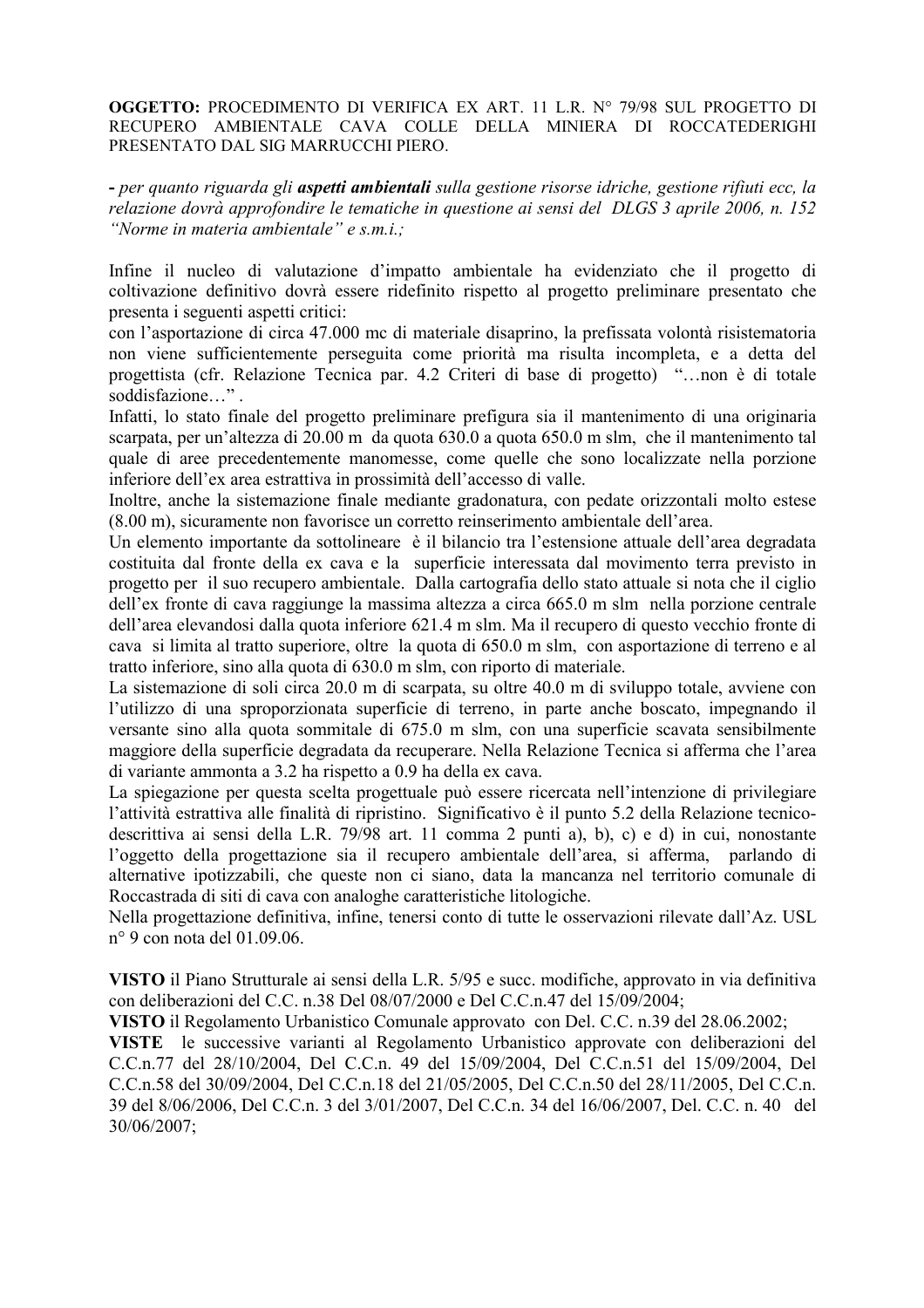**PRESO ATTO**, in particolare, della Variante al RU approvata con DCC n° 03 del 01.03.03 " Approvazione definitiva variante al S.U.G. in applicazione al PRAE – Loc. Colle alla Miniera Roccatederighi:

**CONSIDERATO CHE** il Regolamento Urbanistico di cui alla D.C.C.39 del 28.6.02 s.m.i. rispetto ai principi della Norma di RU (Variante allo S.U.G. in applicazione al P.R.A.E.  $-$  Loc. Colle alla Miniera Del. C.C. 03 del 01.03.2003) per la zona a prevalente funzione agricola in Sub-sistema A1 prevede la necessità di una verifica di compatibilità con NTA geologiche e riferimenti alla classe fattibilità geologica normative in quanto l'area in parte ricade in pericolosità Classe E e B della carta della fattibilità del Regolamento Urbanistico;

VISTO il Piano Comunale di Classificazione acustica Del C.C.n. 09 del 09.05.2005 (Regolamento Comunale per le attività rumorose Del. C.C. n. 22 del 21.05.2005): da una verifica istruttoria preliminare l'area di cava individuata dal piano acustico non coincide con quella indicata dal progetto (Tav. 1 PCCA).

VISTO il Piano Territoriale di Coordinamento vigente della Provincia di Grosseto;

VISTO il Piano d'Indirizzo Territoriale (PIT) definitivamente approvato con deliberazione Consiglio regionale del 24 luglio 2007, n. 72 in vigore dal 17-10-2007 (BURT);

**CONSIDERATO** che il PIT rispetto alle "Cave e miniere" riporta quanto segue:

"Nella progettazione degli interventi per l'apertura, coltivazione e messa in sicurezza e ripristino delle cave e delle miniere, si devono assumere i criteri contenuti nel "Piano regionale delle attività estrattive". Al fine di consentire una approfondita valutazione degli effetti derivanti dagli interventi relativi a tutte le criticità elencate al paragrafo A)"Individuazione delle principali criticità presenti sul territorio regionale" dovrà essere posta particolare attenzione all'incidenza delle trasformazioni rispetto ai valori riconosciuti nella sezione seconda delle schede dei paesaggi e degli obiettivi di qualità. Nella valutazione integrata si procederà assumendo comunque a riferimento obiettivi e azioni prioritarie definite dalla disciplina paesaggistica contenuta nel presente piano."

VISTI il PRAE vigente ed il PRAER in fase di esecutività;

**PRESO ATTO** che le aree incidono sul vincolo paesaggistico Dlgs. 42/04, DPCM 12 dicembre 2005, DLGS 156/06 e 157/06, ;

CHE tutto il Comune di Roccastrada è soggetto a Vincolo sismico ai sensi delle: L. 64/74, 1086/71, LRT01/05.

VISTA la DGM N. 18 DEL 18/02/2004 "Istituzione del nucleo di VIA" dove la Giunta Comunale avvoca a se i provvedimenti finali sia di pronuncia di compatibilità ambientale che di esclusione dalla procedura di VIA;

CHE l'area di progetto incide sul vincolo idrogeologico R.D. 3267/23, LRT 39/00 e DPGRT 48/R dell'08.08.2003;

CHE l'area di progetto è classificata all'interno del P.A.I. approvato con D.C.R. nº 12 del 25.01.2005 come Dominio geomorfologico e idraulico-forestale;

**VISTO** il Titolo V della Costituzione:

VISTO Il D.Lgs n° 152/06 e s.m.i.;

VISTA la LRT nº 78/98 e s.m.i.;

VISTA la L.R.3 Gennaio 2005, n.1 "Norme per il Governo del Territorio";

VISTO la LRT 79/98 "Norme per l'applicazione della valutazione di impatto ambientale";

**VISTO** lo Statuto Comunale:

VISTI gli articoli 42 e 48 del D.Lgs. 18.08.2000, n. 267;

VISTE e considerate le premesse fin qui enunciate;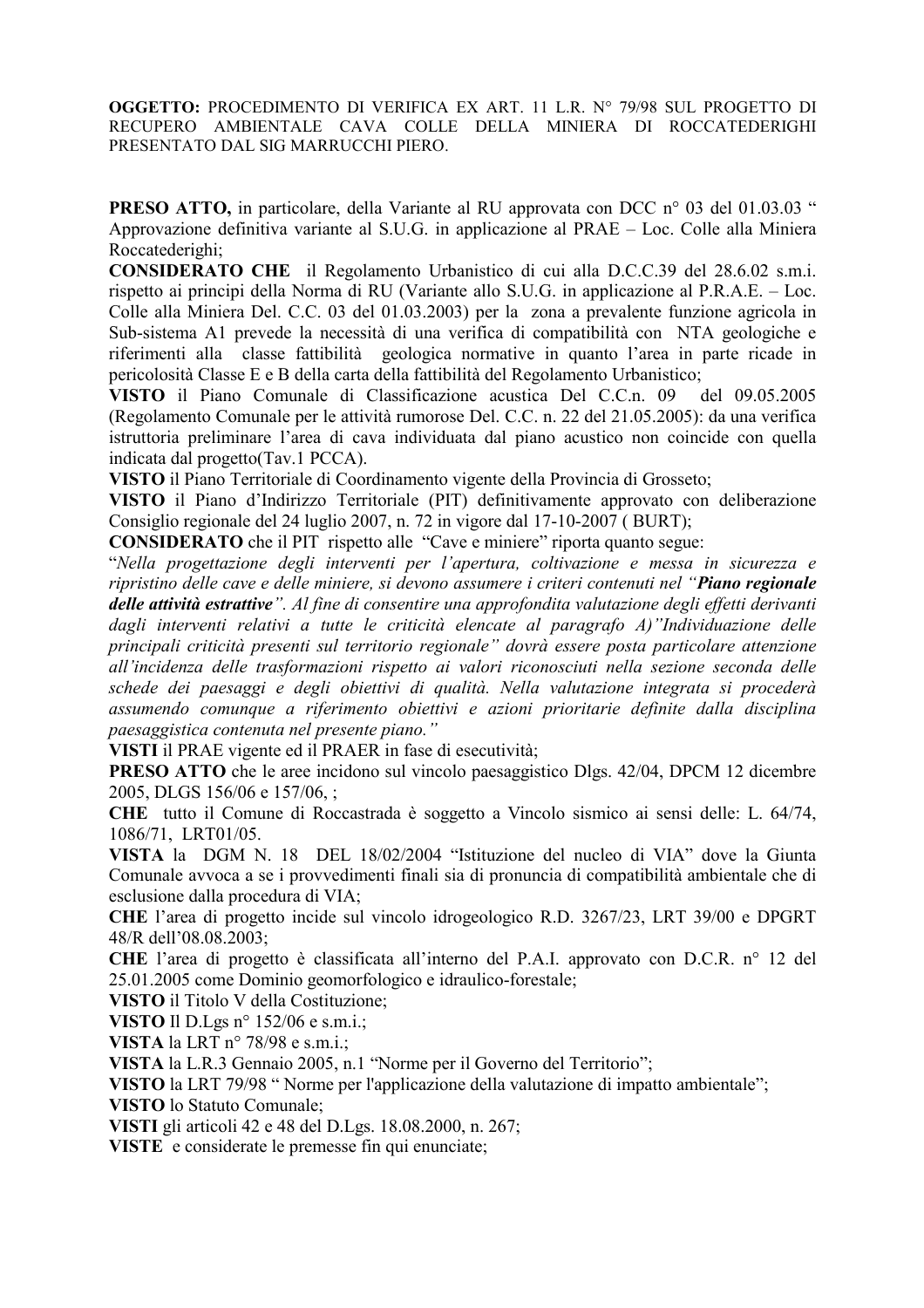**CONSIDERATO CHE** Il progetto in oggetto trae origine dall'obiettivo primario di ripristinare un'area degradata interessata in passato da un'attività estrattiva,

## **DELIBERA**

DI ESCLUDERE, ai sensi e per gli effetti di cui al comma 8 dell'art 11 il progetto di recupero ambientale Cava Poggio alla Miniera di Roccatederighi presentato dal Sig Marrucchi Piero, dall'obbligo della procedura di Valutazione d'Impatto Ambientale;

DI MOTIVARE tale esclusione perché il progetto di cui trattasi, PRESENTA IMPATTI CRITICI CONOSCIUTI E MITIGABILI CON PRESCRIZIONI;

DI STABILIRE CHE il progetto di cui trattasi può proseguire nella progettazione definitiva da sottoporre alle Autorità competenti, tenendo conto delle prescrizioni impartite in sede d'istruttoria interdisciplinare così come riportate nelle premesse del presente atto da considerarsi assunte in forma integrale nel presente dispositivo. Per quanto riguarda la normativa paesaggistica dovrà, inoltre, tenersi conto di quanto richiesto dalla Soprintendenza con nota n° 16814 del 17.12.07 allegata al presente atto;

**DI INVIARE** il presente atto, a cura del Settore Ambiente, Sviluppo Sostenibile al proponente e a tutti i soggetti interessati.